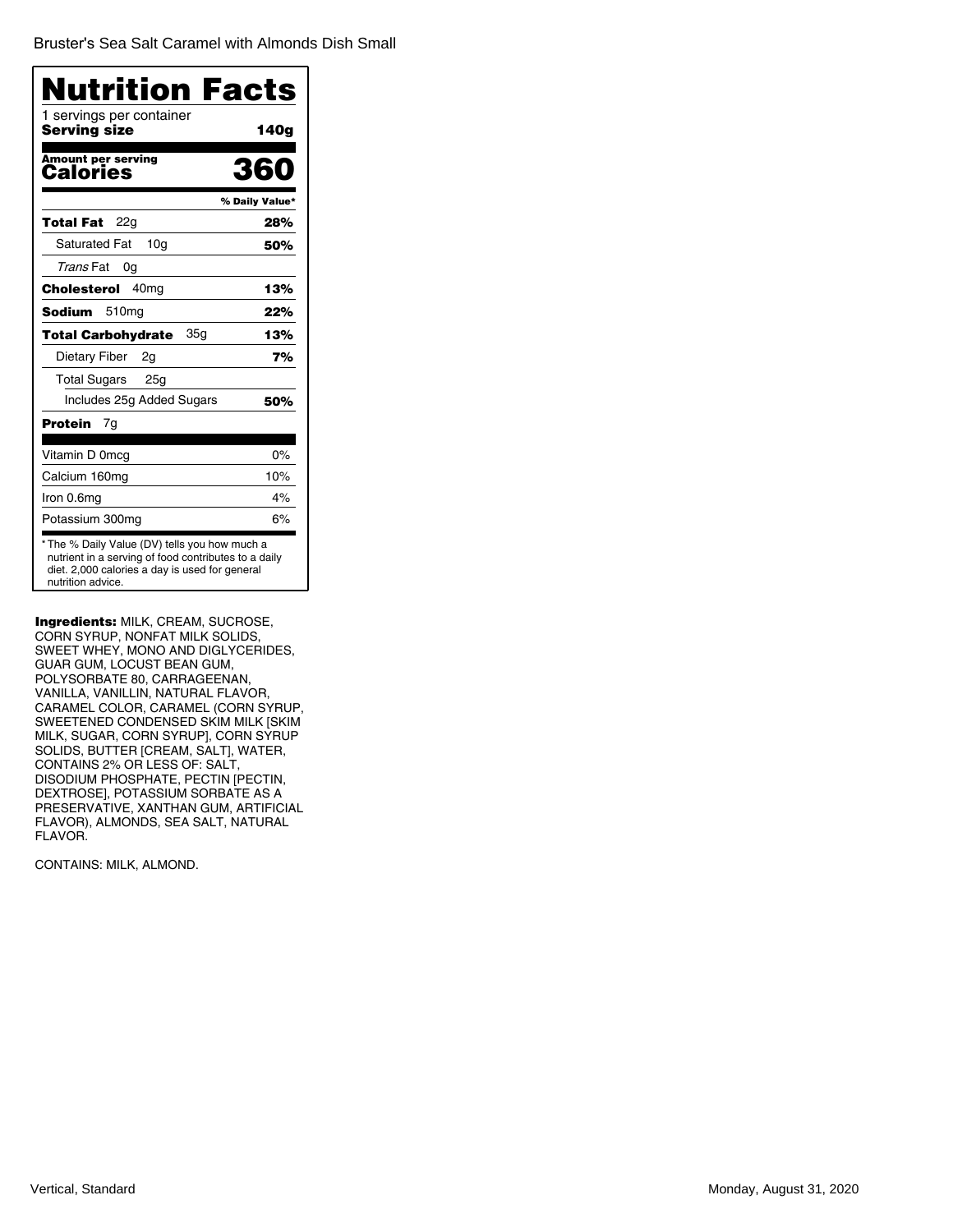Bruster's [Sea Salt Caramel with Almonds Dish Regular](�)

| 1 servings per container<br>Serving size | 21 Og          |
|------------------------------------------|----------------|
| <b>Amount per serving</b><br>Calories    | 550            |
|                                          | % Daily Value* |
| 32g<br>Total Fat                         | 41%            |
| <b>Saturated Fat</b><br>15a              | 75%            |
| Trans Fat<br>0g                          |                |
| Cholesterol<br>60 <sub>mg</sub>          | 20%            |
| Sodium<br>760 <sub>mg</sub>              | 33%            |
| 53g<br><b>Total Carbohydrate</b>         | 19%            |
| Dietary Fiber<br>3g                      | 11%            |
| <b>Total Sugars</b><br>37g               |                |
| Includes 37g Added Sugars                | 74%            |
| Protein<br>11g                           |                |
| Vitamin D 0mcg                           | 0%             |
| Calcium 240mg                            | 20%            |
| Iron 0.9mg                               | 6%             |
| Potassium 450mg                          | 10%            |

Ingredients: MILK, CREAM, SUCROSE, CORN SYRUP, NONFAT MILK SOLIDS, SWEET WHEY, MONO AND DIGLYCERIDES, GUAR GUM, LOCUST BEAN GUM, POLYSORBATE 80, CARRAGEENAN, VANILLA, VANILLIN, NATURAL FLAVOR, CARAMEL COLOR, CARAMEL (CORN SYRUP, SWEETENED CONDENSED SKIM MILK [SKIM MILK, SUGAR, CORN SYRUP], CORN SYRUP SOLIDS, BUTTER [CREAM, SALT], WATER, CONTAINS 2% OR LESS OF: SALT, DISODIUM PHOSPHATE, PECTIN [PECTIN, DEXTROSE], POTASSIUM SORBATE AS A PRESERVATIVE, XANTHAN GUM, ARTIFICIAL FLAVOR), ALMONDS, SEA SALT, NATURAL FLAVOR.

CONTAINS: MILK, ALMOND.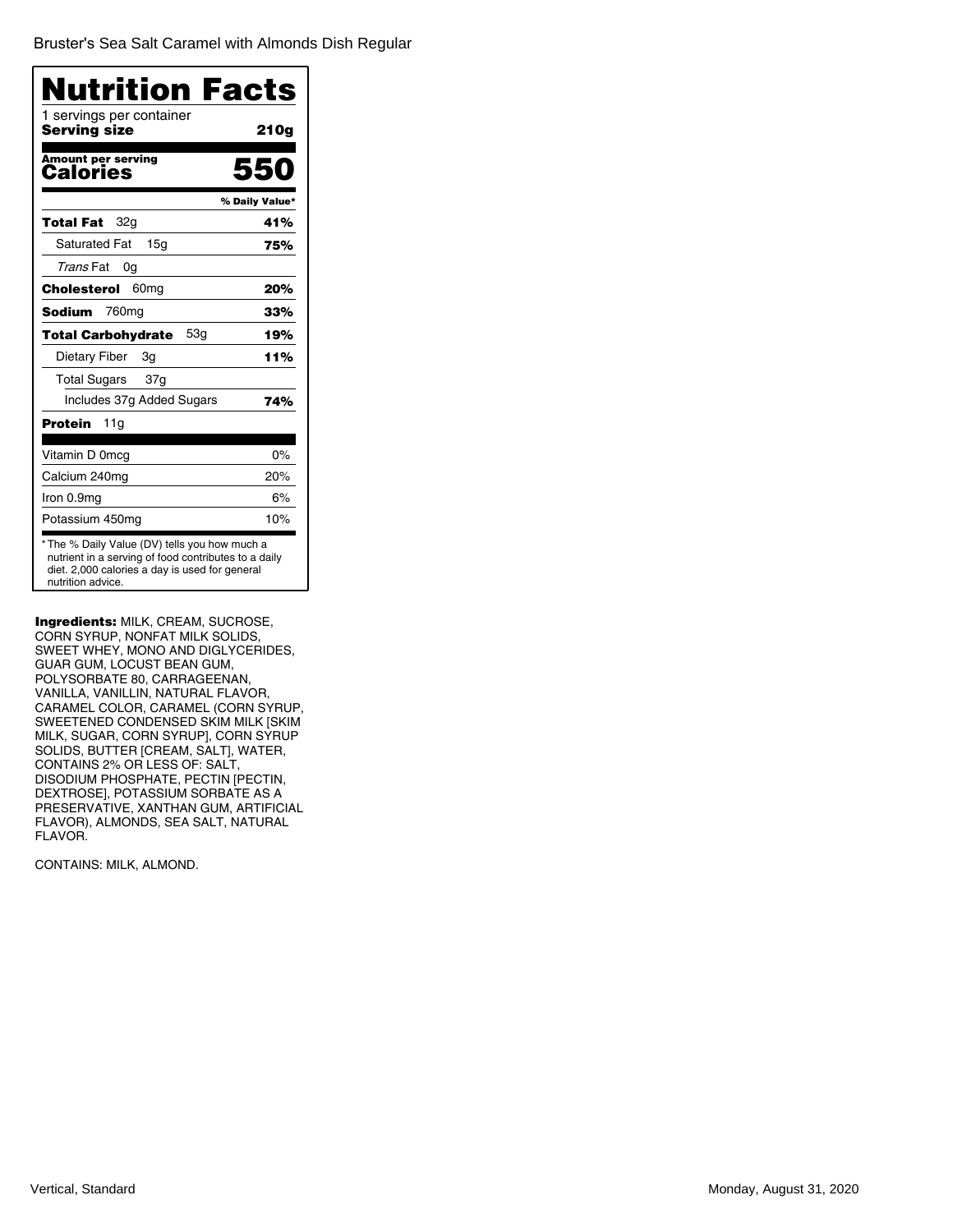Bruster's [Sea Salt Caramel with Almonds Dish Large](�)

| Nutrition Facts                          |                |
|------------------------------------------|----------------|
| 1 servings per container<br>Serving size | 280g           |
| <b>Amount per serving</b><br>Calories    | 730            |
|                                          | % Daily Value* |
| 43a<br>Total Fat                         | 55%            |
| <b>Saturated Fat</b><br>20 <sub>q</sub>  | 100%           |
| Trans Fat<br>0g                          |                |
| Cholesterol<br>80 <sub>mg</sub>          | 27%            |
| <b>Sodium</b><br>1020 <sub>mg</sub>      | 44%            |
| 71g<br><b>Total Carbohydrate</b>         | 26%            |
| Dietary Fiber<br>4g                      | 14%            |
| <b>Total Sugars</b><br>50 <sub>q</sub>   |                |
| Includes 50g Added Sugars                | 100%           |
| Protein<br>15 <sub>q</sub>               |                |
| Vitamin D 0mcg                           | 0%             |
| Calcium 320mg                            | 25%            |
| Iron 1.2mg                               | 6%             |
| Potassium 600mg                          | 15%            |

Ingredients: MILK, CREAM, SUCROSE, CORN SYRUP, NONFAT MILK SOLIDS, SWEET WHEY, MONO AND DIGLYCERIDES, GUAR GUM, LOCUST BEAN GUM, POLYSORBATE 80, CARRAGEENAN, VANILLA, VANILLIN, NATURAL FLAVOR, CARAMEL COLOR, CARAMEL (CORN SYRUP, SWEETENED CONDENSED SKIM MILK [SKIM MILK, SUGAR, CORN SYRUP], CORN SYRUP SOLIDS, BUTTER [CREAM, SALT], WATER, CONTAINS 2% OR LESS OF: SALT, DISODIUM PHOSPHATE, PECTIN [PECTIN, DEXTROSE], POTASSIUM SORBATE AS A PRESERVATIVE, XANTHAN GUM, ARTIFICIAL FLAVOR), ALMONDS, SEA SALT, NATURAL FLAVOR.

CONTAINS: MILK, ALMOND.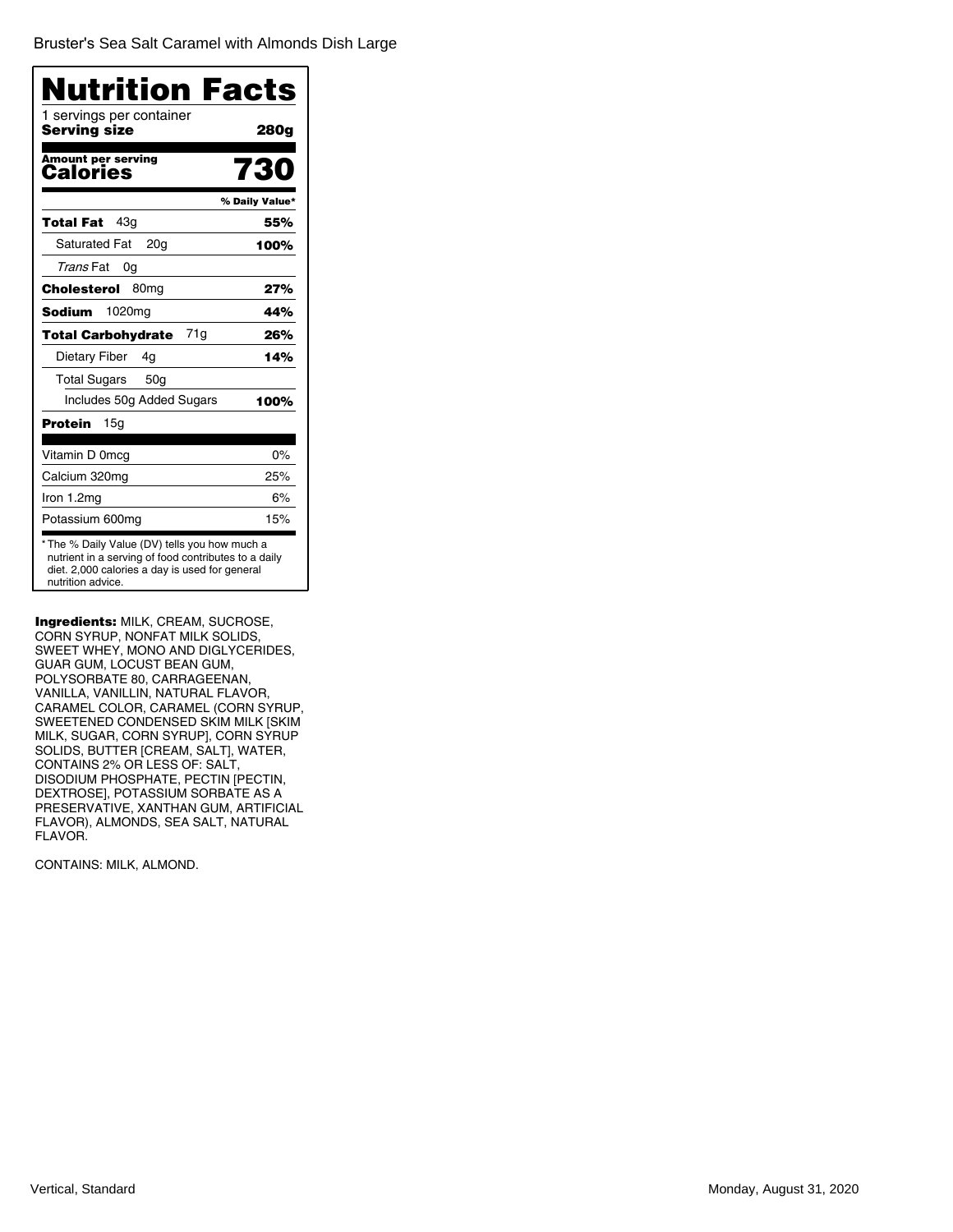Bruster's [Sea Salt Caramel with Almonds](�) Cake Cone Small

| <b>Nutrition Facts</b>                   |                |
|------------------------------------------|----------------|
| 1 servings per container<br>Serving size | 146g           |
| <b>Amount per serving</b><br>Calories    |                |
|                                          | % Daily Value* |
| 22g<br>Total Fat                         | 28%            |
| <b>Saturated Fat</b><br>10 <sub>q</sub>  | 50%            |
| Trans Fat<br>0g                          |                |
| 40 <sub>mq</sub><br>Cholesterol          | 13%            |
| Sodium<br>520 <sub>mg</sub>              | 23%            |
| 40a<br><b>Total Carbohydrate</b>         | 15%            |
| Dietary Fiber<br>2g                      | 7%             |
| <b>Total Sugars</b><br>25 <sub>g</sub>   |                |
| Includes 25g Added Sugars                | 50%            |
| Protein<br>8g                            |                |
| Vitamin D 0mcg                           | 0%             |
| Calcium 160mg                            | 10%            |
| Iron 0.8mg                               | 4%             |
| Potassium 310mg                          | 6%             |

Ingredients: MILK, CREAM, SUCROSE, CORN SYRUP, NONFAT MILK SOLIDS, SWEET WHEY, MONO AND DIGLYCERIDES, GUAR GUM, LOCUST BEAN GUM, POLYSORBATE 80, CARRAGEENAN, VANILLA, VANILLIN, NATURAL FLAVOR, CARAMEL COLOR, CARAMEL (CORN SYRUP, SWEETENED CONDENSED SKIM MILK [SKIM MILK, SUGAR, CORN SYRUP], CORN SYRUP SOLIDS, BUTTER [CREAM, SALT], WATER, CONTAINS 2% OR LESS OF: SALT, DISODIUM PHOSPHATE, PECTIN [PECTIN, DEXTROSE], POTASSIUM SORBATE AS A PRESERVATIVE, XANTHAN GUM, ARTIFICIAL FLAVOR), ALMONDS, SEA SALT, NATURAL FLAVOR, CAKE CONE (ENRICHED WHEAT FLOUR [CONTAINS NIACIN, REDUCED IRON, THIAMINE MONONITRATE, RIBOFLAVIN, FOLIC ACID], TAPIOCA FLOUR, SUGAR, VEGETABLE OIL SHORTENING [SOYBEAN OIL OR CANOLA OIL, MODIFIED PALM OIL, SOY LECITHIN, AND/OR PARTIALLY HYDROGENATED SOYBEAN OIL], LEAVENING [SODIUM BICARBONATE, AMMONIUM BICARBONATE], SALT, NATURAL FLAVOR, ANNATTO [VEGETABLE COLOR]).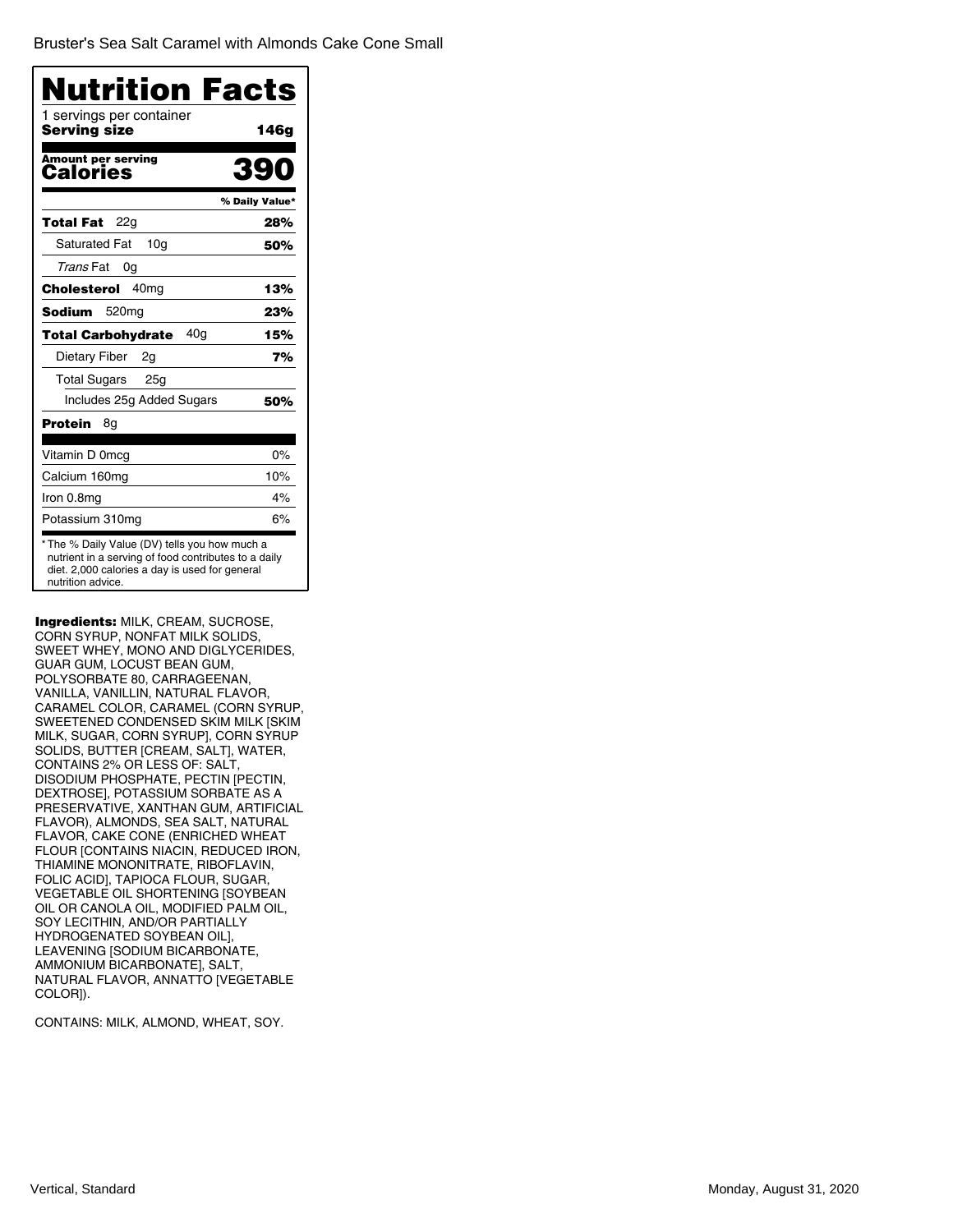Bruster's [Sea Salt Caramel with Almonds](�) Cake Cone Regular

| <b>Nutrition Facts</b><br>1 servings per container                                                                                                                          |                |
|-----------------------------------------------------------------------------------------------------------------------------------------------------------------------------|----------------|
| Serving size                                                                                                                                                                | 21 6 g         |
| Amount per serving<br>Calories                                                                                                                                              | 570            |
|                                                                                                                                                                             | % Daily Value* |
| Total Fat<br>32a                                                                                                                                                            | 41%            |
| <b>Saturated Fat</b><br>15q                                                                                                                                                 | 75%            |
| Trans Fat<br>0g                                                                                                                                                             |                |
| 60 <sub>mg</sub><br>Cholesterol                                                                                                                                             | 20%            |
| Sodium<br>770 <sub>mg</sub>                                                                                                                                                 | 33%            |
| 58 <sub>q</sub><br>Total Carbohydrate                                                                                                                                       | 21%            |
| Dietary Fiber<br>3g                                                                                                                                                         | 11%            |
| Total Sugars 37g                                                                                                                                                            |                |
| Includes 37g Added Sugars                                                                                                                                                   | 74%            |
| Protein<br>11g                                                                                                                                                              |                |
| Vitamin D 0mcg                                                                                                                                                              | 0%             |
| Calcium 240mg                                                                                                                                                               | 20%            |
| Iron 1.1mg                                                                                                                                                                  | 6%             |
| Potassium 460mg                                                                                                                                                             | 10%            |
| *The % Daily Value (DV) tells you how much a<br>nutrient in a serving of food contributes to a daily<br>diet. 2,000 calories a day is used for general<br>nutrition advice. |                |

Ingredients: MILK, CREAM, SUCROSE, CORN SYRUP, NONFAT MILK SOLIDS, SWEET WHEY, MONO AND DIGLYCERIDES, GUAR GUM, LOCUST BEAN GUM, POLYSORBATE 80, CARRAGEENAN, VANILLA, VANILLIN, NATURAL FLAVOR, CARAMEL COLOR, CARAMEL (CORN SYRUP, SWEETENED CONDENSED SKIM MILK [SKIM MILK, SUGAR, CORN SYRUP], CORN SYRUP SOLIDS, BUTTER [CREAM, SALT], WATER, CONTAINS 2% OR LESS OF: SALT, DISODIUM PHOSPHATE, PECTIN [PECTIN, DEXTROSE], POTASSIUM SORBATE AS A PRESERVATIVE, XANTHAN GUM, ARTIFICIAL FLAVOR), ALMONDS, SEA SALT, NATURAL FLAVOR, CAKE CONE (ENRICHED WHEAT FLOUR [CONTAINS NIACIN, REDUCED IRON, THIAMINE MONONITRATE, RIBOFLAVIN, FOLIC ACID], TAPIOCA FLOUR, SUGAR, VEGETABLE OIL SHORTENING [SOYBEAN OIL OR CANOLA OIL, MODIFIED PALM OIL, SOY LECITHIN, AND/OR PARTIALLY HYDROGENATED SOYBEAN OIL], LEAVENING [SODIUM BICARBONATE, AMMONIUM BICARBONATE], SALT, NATURAL FLAVOR, ANNATTO [VEGETABLE COLOR]).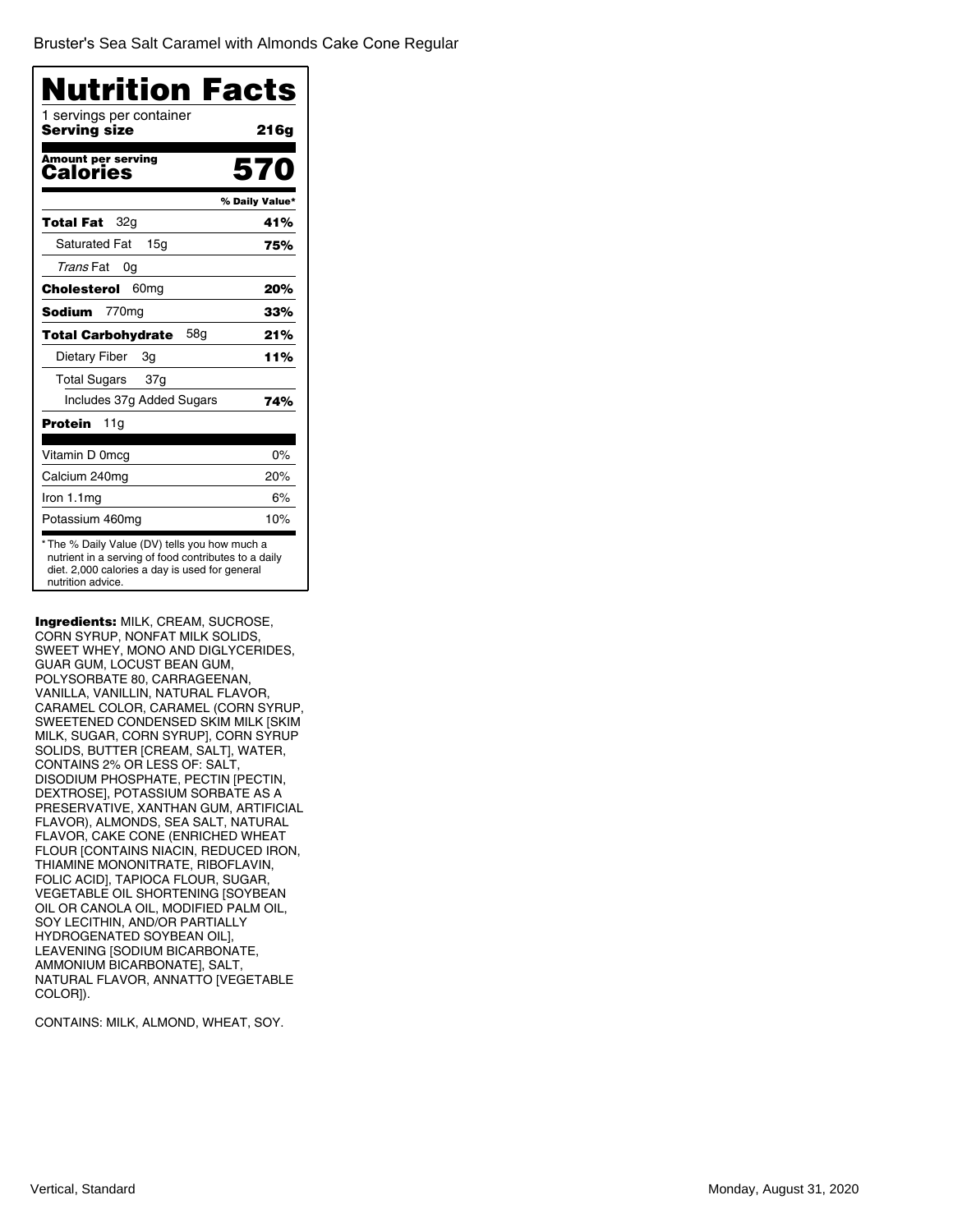Bruster's [Sea Salt Caramel with Almonds](�) Cake Cone Large

| Serving size<br><b>Amount per serving</b><br>Calories<br>43a<br>Total Fat<br><b>Saturated Fat</b><br>20 <sub>q</sub><br><i>Trans</i> Fat<br>0g<br>80 <sub>mg</sub><br><b>Cholesterol</b><br>1030 <sub>mq</sub><br><b>Sodium</b><br>76g<br><b>Total Carbohydrate</b> | 286g<br>750<br>% Daily Value*<br>55%<br>100%<br>27%<br>45% |
|---------------------------------------------------------------------------------------------------------------------------------------------------------------------------------------------------------------------------------------------------------------------|------------------------------------------------------------|
|                                                                                                                                                                                                                                                                     |                                                            |
|                                                                                                                                                                                                                                                                     |                                                            |
|                                                                                                                                                                                                                                                                     |                                                            |
|                                                                                                                                                                                                                                                                     |                                                            |
|                                                                                                                                                                                                                                                                     |                                                            |
|                                                                                                                                                                                                                                                                     |                                                            |
|                                                                                                                                                                                                                                                                     |                                                            |
|                                                                                                                                                                                                                                                                     |                                                            |
|                                                                                                                                                                                                                                                                     | 28%                                                        |
| Dietary Fiber<br>4g                                                                                                                                                                                                                                                 | 14%                                                        |
| <b>Total Sugars</b><br>50 <sub>q</sub>                                                                                                                                                                                                                              |                                                            |
| Includes 50g Added Sugars                                                                                                                                                                                                                                           | 100%                                                       |
| Protein<br>15g                                                                                                                                                                                                                                                      |                                                            |
| Vitamin D 0mcg                                                                                                                                                                                                                                                      | $0\%$                                                      |
| Calcium 320mg                                                                                                                                                                                                                                                       | 25%                                                        |
| Iron 1.5mg                                                                                                                                                                                                                                                          | 8%                                                         |
| Potassium 610mg                                                                                                                                                                                                                                                     | 15%                                                        |

Ingredients: MILK, CREAM, SUCROSE, CORN SYRUP, NONFAT MILK SOLIDS, SWEET WHEY, MONO AND DIGLYCERIDES, GUAR GUM, LOCUST BEAN GUM, POLYSORBATE 80, CARRAGEENAN, VANILLA, VANILLIN, NATURAL FLAVOR, CARAMEL COLOR, CARAMEL (CORN SYRUP, SWEETENED CONDENSED SKIM MILK [SKIM MILK, SUGAR, CORN SYRUP], CORN SYRUP SOLIDS, BUTTER [CREAM, SALT], WATER, CONTAINS 2% OR LESS OF: SALT, DISODIUM PHOSPHATE, PECTIN [PECTIN, DEXTROSE], POTASSIUM SORBATE AS A PRESERVATIVE, XANTHAN GUM, ARTIFICIAL FLAVOR), ALMONDS, SEA SALT, NATURAL FLAVOR, CAKE CONE (ENRICHED WHEAT FLOUR [CONTAINS NIACIN, REDUCED IRON, THIAMINE MONONITRATE, RIBOFLAVIN, FOLIC ACID], TAPIOCA FLOUR, SUGAR, VEGETABLE OIL SHORTENING [SOYBEAN OIL OR CANOLA OIL, MODIFIED PALM OIL, SOY LECITHIN, AND/OR PARTIALLY HYDROGENATED SOYBEAN OIL], LEAVENING [SODIUM BICARBONATE, AMMONIUM BICARBONATE], SALT, NATURAL FLAVOR, ANNATTO [VEGETABLE COLOR]).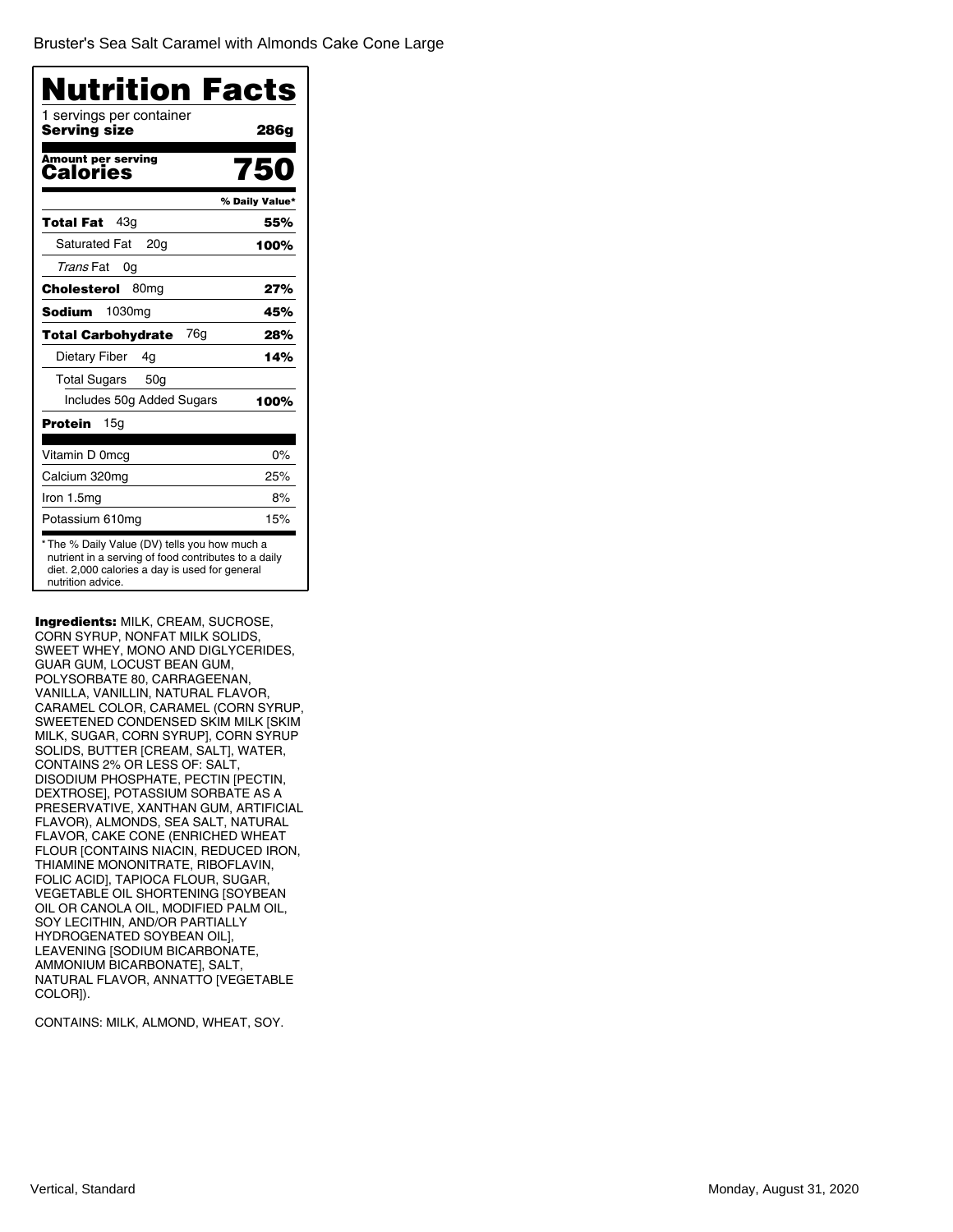Bruster's [Sea Salt Caramel with Almonds](�) Sugar Cone Small

| Nutrition Facts                          |                |
|------------------------------------------|----------------|
| 1 servings per container<br>Serving size | 153g           |
| <b>Amount per serving</b><br>Calories    | 420            |
|                                          | % Daily Value* |
| 22g<br>Total Fat                         | 28%            |
| <b>Saturated Fat</b><br>10 <sub>q</sub>  | 50%            |
| <i>Trans</i> Fat<br>0g                   |                |
| 40 <sub>mg</sub><br>Cholesterol          | 13%            |
| 530 <sub>mg</sub><br>Sodium              | 23%            |
| 47q<br>Total Carbohydrate                | 17%            |
| Dietary Fiber<br>2g                      | 7%             |
| <b>Total Sugars</b><br>29g               |                |
| Includes 29g Added Sugars                | 58%            |
| Protein<br>8g                            |                |
| Vitamin D 0mcg                           | 0%             |
| Calcium 170mg                            | 15%            |
| Iron 1.0mg                               | 6%             |
| Potassium 320mg                          | 6%             |

Ingredients: MILK, CREAM, SUCROSE, CORN SYRUP, NONFAT MILK SOLIDS, SWEET WHEY, MONO AND DIGLYCERIDES, GUAR GUM, LOCUST BEAN GUM, POLYSORBATE 80, CARRAGEENAN, VANILLA, VANILLIN, NATURAL FLAVOR, CARAMEL COLOR, CARAMEL (CORN SYRUP, SWEETENED CONDENSED SKIM MILK [SKIM MILK, SUGAR, CORN SYRUP], CORN SYRUP SOLIDS, BUTTER [CREAM, SALT], WATER, CONTAINS 2% OR LESS OF: SALT, DISODIUM PHOSPHATE, PECTIN [PECTIN, DEXTROSE], POTASSIUM SORBATE AS A PRESERVATIVE, XANTHAN GUM, ARTIFICIAL FLAVOR), ALMONDS, SEA SALT, NATURAL FLAVOR, SUGAR CONE (ENRICHED WHEAT FLOUR [CONTAINS NIACIN, REDUCED IRON, THIAMINE MONONITRATE, RIBOFLAVIN, FOLIC ACID], BROWN SUGAR, VEGETABLE OIL SHORTENING [SOYBEAN OIL OR CANOLA OIL, MODIFIED PALM OIL, SOY LECITHIN, AND/OR PARTIALLY HYDROGENATED SOYBEAN OIL], OAT FIBER AND/OR VEGETABLE FIBER, SALT, CARAMEL COLOR, ARTIFICIAL FLAVOR, SOY LECITHIN).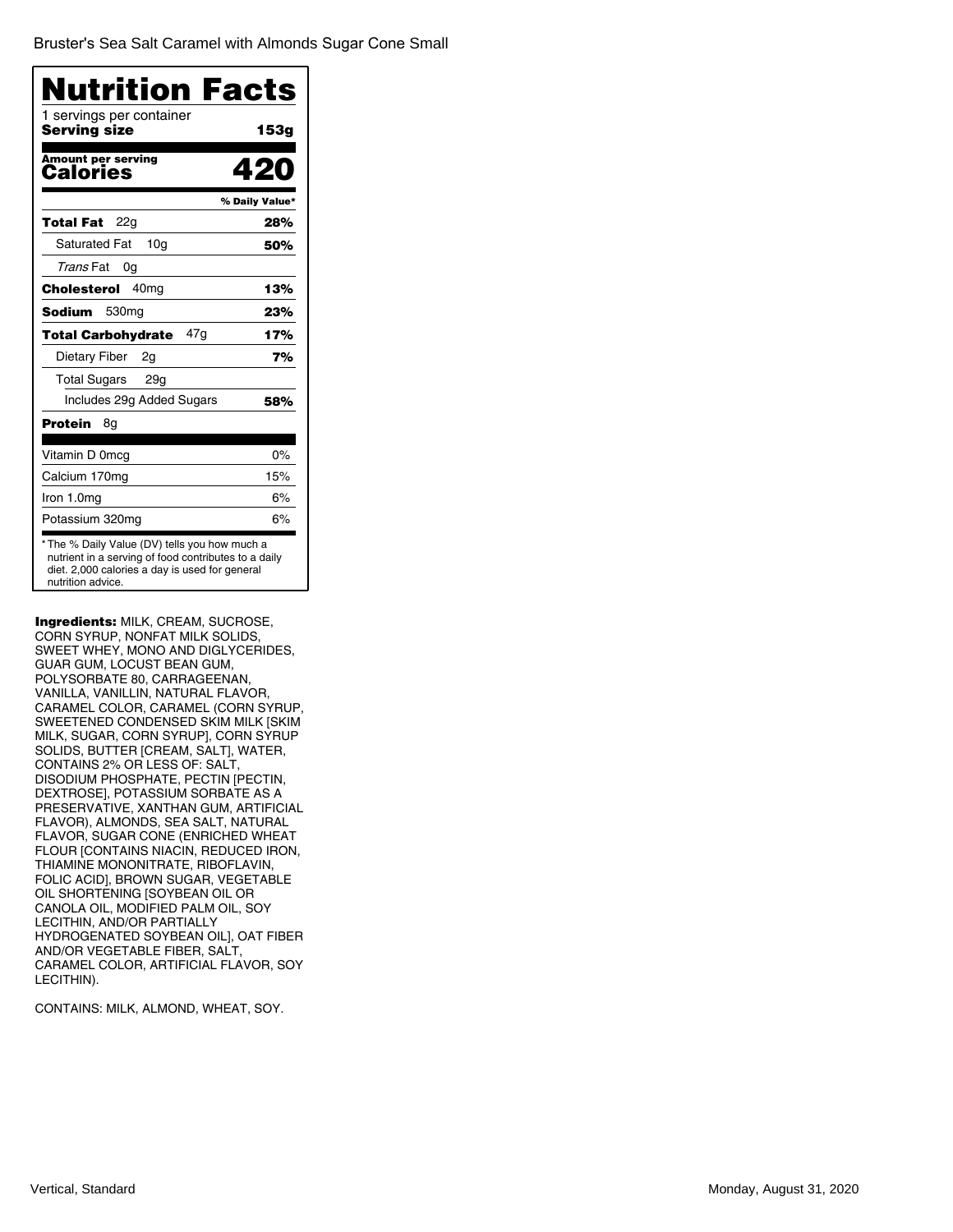Bruster's [Sea Salt Caramel with Almonds](�) Sugar Cone Regular

| 1 servings per container<br>Serving size | 223g           |
|------------------------------------------|----------------|
| <b>Amount per serving</b><br>Calories    | 600            |
|                                          | % Daily Value* |
| 33g<br>Total Fat                         | 42%            |
| <b>Saturated Fat</b><br>15a              | 75%            |
| Trans Fat<br>0g                          |                |
| Cholesterol<br>60 <sub>mg</sub>          | 20%            |
| Sodium<br>780 <sub>mg</sub>              | 34%            |
| 64a<br><b>Total Carbohydrate</b>         | 23%            |
| Dietary Fiber<br>3g                      | 11%            |
| <b>Total Sugars</b><br>41g               |                |
| Includes 41g Added Sugars                | 82%            |
| Protein<br>12g                           |                |
| Vitamin D 0mcg                           | 0%             |
| Calcium 250mg                            | 20%            |
| Iron 1.3mg                               | 8%             |
| Potassium 470mg                          | 10%            |

Ingredients: MILK, CREAM, SUCROSE, CORN SYRUP, NONFAT MILK SOLIDS, SWEET WHEY, MONO AND DIGLYCERIDES, GUAR GUM, LOCUST BEAN GUM, POLYSORBATE 80, CARRAGEENAN, VANILLA, VANILLIN, NATURAL FLAVOR, CARAMEL COLOR, CARAMEL (CORN SYRUP, SWEETENED CONDENSED SKIM MILK [SKIM MILK, SUGAR, CORN SYRUP], CORN SYRUP SOLIDS, BUTTER [CREAM, SALT], WATER, CONTAINS 2% OR LESS OF: SALT, DISODIUM PHOSPHATE, PECTIN [PECTIN, DEXTROSE], POTASSIUM SORBATE AS A PRESERVATIVE, XANTHAN GUM, ARTIFICIAL FLAVOR), ALMONDS, SEA SALT, NATURAL FLAVOR, SUGAR CONE (ENRICHED WHEAT FLOUR [CONTAINS NIACIN, REDUCED IRON, THIAMINE MONONITRATE, RIBOFLAVIN, FOLIC ACID], BROWN SUGAR, VEGETABLE OIL SHORTENING [SOYBEAN OIL OR CANOLA OIL, MODIFIED PALM OIL, SOY LECITHIN, AND/OR PARTIALLY HYDROGENATED SOYBEAN OIL], OAT FIBER AND/OR VEGETABLE FIBER, SALT, CARAMEL COLOR, ARTIFICIAL FLAVOR, SOY LECITHIN).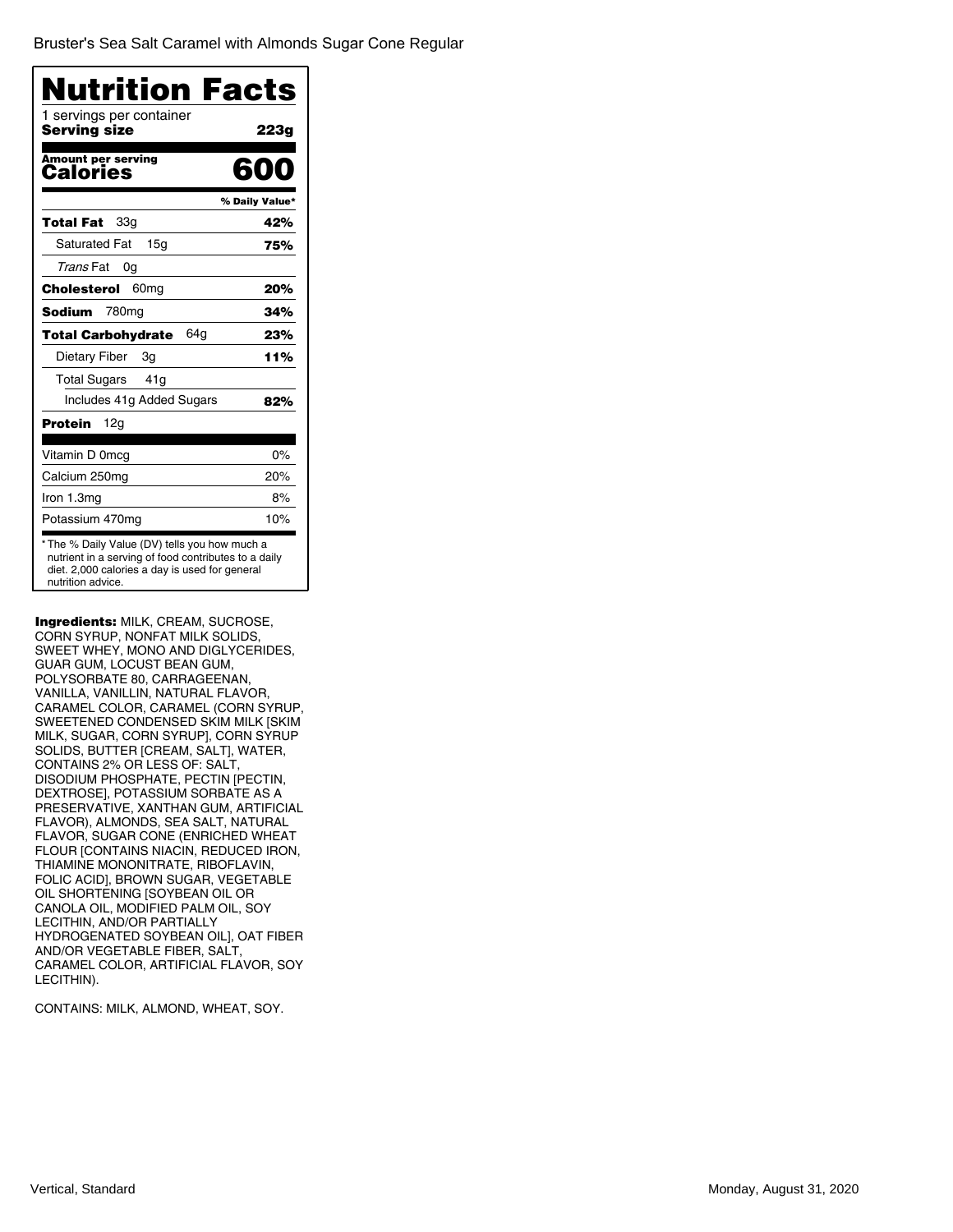Bruster's [Sea Salt Caramel with Almonds](�) Sugar Cone Large

| Nutrition Facts                                 |                |
|-------------------------------------------------|----------------|
| 1 servings per container<br><b>Serving size</b> | 293g           |
| <b>Amount per serving</b><br>Calories           | 780            |
|                                                 | % Daily Value* |
| 43q<br>Total Fat                                | 55%            |
| <b>Saturated Fat</b><br>20a                     | 100%           |
| <i>Trans</i> Fat<br>0g                          |                |
| 80 <sub>mg</sub><br>Cholesterol                 | 27%            |
| 1040 <sub>mg</sub><br>Sodium                    | 45%            |
| 82g<br>Total Carbohydrate                       | 30%            |
| Dietary Fiber<br>4g                             | 14%            |
| <b>Total Sugars</b><br>54 <sub>g</sub>          |                |
| Includes 54g Added Sugars                       | 108%           |
| Protein<br>15g                                  |                |
| Vitamin D 0mcg                                  | 0%             |
| Calcium 330mg                                   | 25%            |
| Iron 1.6mg                                      | 8%             |
| Potassium 620mg                                 | 15%            |

Ingredients: MILK, CREAM, SUCROSE, CORN SYRUP, NONFAT MILK SOLIDS, SWEET WHEY, MONO AND DIGLYCERIDES, GUAR GUM, LOCUST BEAN GUM, POLYSORBATE 80, CARRAGEENAN, VANILLA, VANILLIN, NATURAL FLAVOR, CARAMEL COLOR, CARAMEL (CORN SYRUP, SWEETENED CONDENSED SKIM MILK [SKIM MILK, SUGAR, CORN SYRUP], CORN SYRUP SOLIDS, BUTTER [CREAM, SALT], WATER, CONTAINS 2% OR LESS OF: SALT, DISODIUM PHOSPHATE, PECTIN [PECTIN, DEXTROSE], POTASSIUM SORBATE AS A PRESERVATIVE, XANTHAN GUM, ARTIFICIAL FLAVOR), ALMONDS, SEA SALT, NATURAL FLAVOR, SUGAR CONE (ENRICHED WHEAT FLOUR [CONTAINS NIACIN, REDUCED IRON, THIAMINE MONONITRATE, RIBOFLAVIN, FOLIC ACID], BROWN SUGAR, VEGETABLE OIL SHORTENING [SOYBEAN OIL OR CANOLA OIL, MODIFIED PALM OIL, SOY LECITHIN, AND/OR PARTIALLY HYDROGENATED SOYBEAN OIL], OAT FIBER AND/OR VEGETABLE FIBER, SALT, CARAMEL COLOR, ARTIFICIAL FLAVOR, SOY LECITHIN).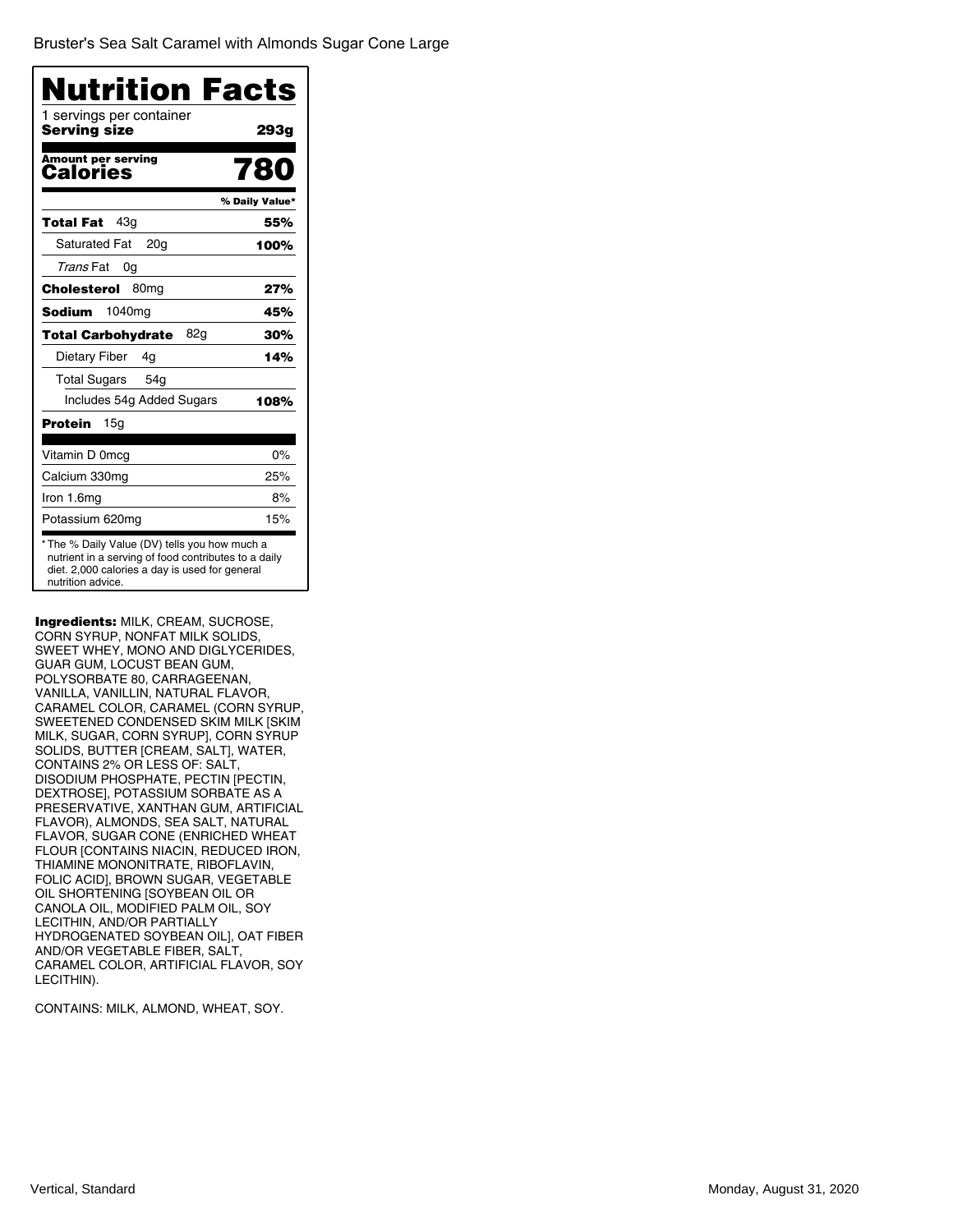Bruster's [Sea Salt Caramel with Almonds](�) Waffle Cone Small

| 1 servings per container<br>Serving size | 170g           |
|------------------------------------------|----------------|
| <b>Amount per serving</b><br>Calories    |                |
|                                          | % Daily Value* |
| 24q<br>Total Fat                         | 31%            |
| <b>Saturated Fat</b><br>10 <sub>q</sub>  | 50%            |
| Trans Fat<br>0g                          |                |
| Cholesterol<br>40 <sub>mq</sub>          | 13%            |
| Sodium<br>510 <sub>mg</sub>              | 22%            |
| 59g<br><b>Total Carbohydrate</b>         | 21%            |
| Dietary Fiber<br>2g                      | 7%             |
| <b>Total Sugars</b><br>37g               |                |
| Includes 37g Added Sugars                | 74%            |
| Protein<br>9g                            |                |
| Vitamin D 0mcg                           | 0%             |
| Calcium 160mg                            | 10%            |
| Iron 1.3mg                               | 8%             |
| Potassium 330mg                          | 8%             |

Ingredients: MILK, CREAM, SUCROSE, CORN SYRUP, NONFAT MILK SOLIDS, SWEET WHEY, MONO AND DIGLYCERIDES, GUAR GUM, LOCUST BEAN GUM, POLYSORBATE 80, CARRAGEENAN, VANILLA, VANILLIN, NATURAL FLAVOR, CARAMEL COLOR, CARAMEL (CORN SYRUP, SWEETENED CONDENSED SKIM MILK [SKIM MILK, SUGAR, CORN SYRUP], CORN SYRUP SOLIDS, BUTTER [CREAM, SALT], WATER, CONTAINS 2% OR LESS OF: SALT, DISODIUM PHOSPHATE, PECTIN [PECTIN, DEXTROSE], POTASSIUM SORBATE AS A PRESERVATIVE, XANTHAN GUM, ARTIFICIAL FLAVOR), ALMONDS, SEA SALT, NATURAL FLAVOR, WAFFLE CONE (ENRICHED WHEAT FLOUR [CONTAINS NIACIN, REDUCED IRON, THIAMINE MONONITRATE, RIBOFLAVIN, FOLIC ACID], SUGAR, VEGETABLE SHORTENING [CONTAINING PARTIALLY HYDROGENATED SOYBEAN AND COTTONSEED OILS], WHOLE EGG, ARTIFICIAL FLAVOR [INCLUDING MALTODEXTRIN, MODIFIED CORNSTARCH, BUTTER, BUTTERMILK], DEXTROSE, SOY LECITHIN.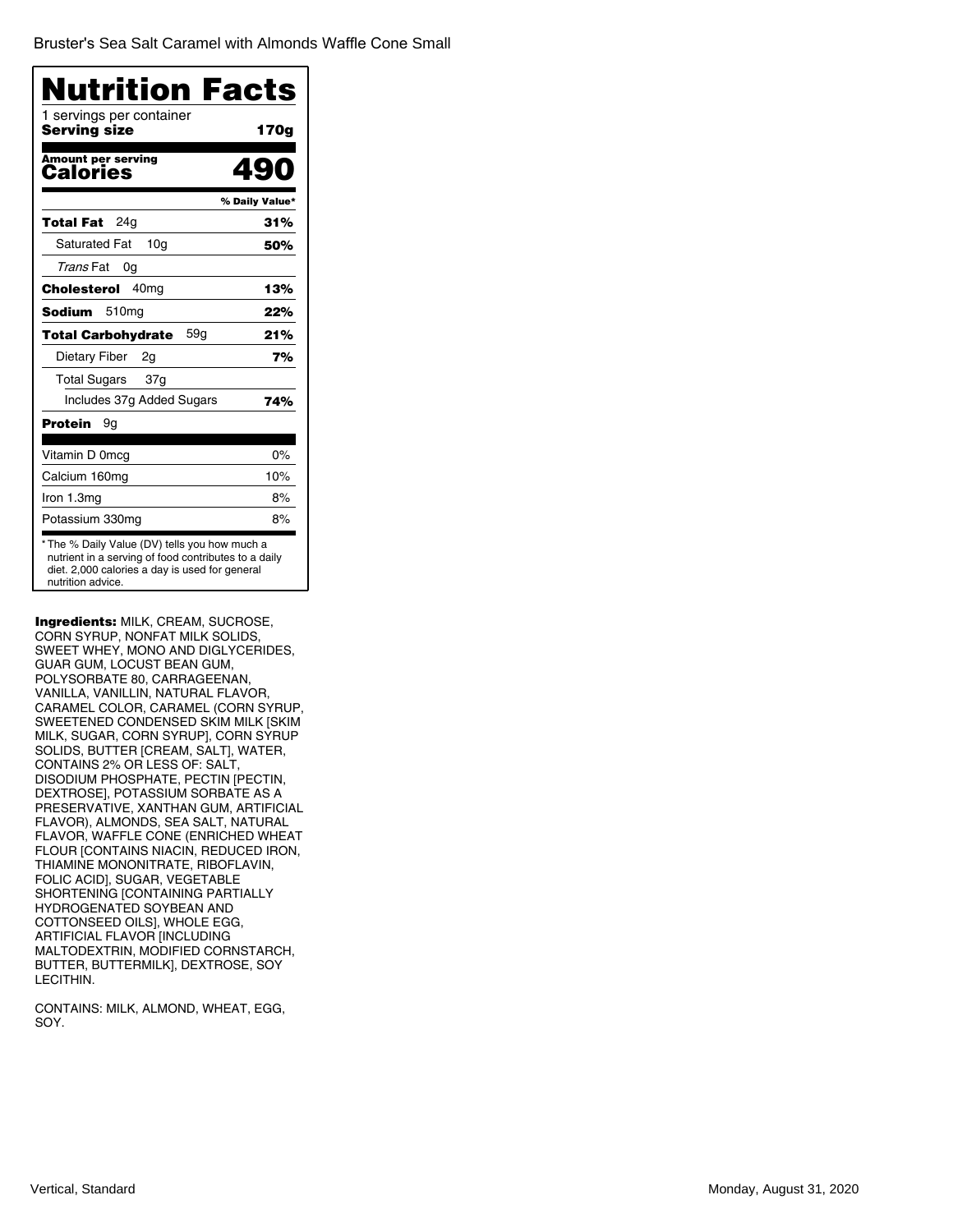Bruster's [Sea Salt Caramel with Almonds](�) Waffle Cone Regular

| Nutrition Facts<br>1 servings per container<br>Serving size | 240g           |
|-------------------------------------------------------------|----------------|
| <b>Amount per serving</b><br>Calories                       | 680            |
|                                                             | % Daily Value* |
| 35g<br>Total Fat                                            | 45%            |
| <b>Saturated Fat</b><br>15a                                 | 75%            |
| <i>Trans</i> Fat<br>0g                                      |                |
| Cholesterol<br>60 <sub>mg</sub>                             | 20%            |
| 770mg<br>Sodium                                             | 33%            |
| 77g<br>Total Carbohydrate                                   | 28%            |
| Dietary Fiber<br>Зg                                         | 11%            |
| <b>Total Sugars</b><br>49g                                  |                |
| Includes 49g Added Sugars                                   | 98%            |
| Protein<br>13g                                              |                |
| Vitamin D 0mcg                                              | $0\%$          |
| Calcium 250mg                                               | 20%            |
| Iron 1.7mg                                                  | 10%            |
| Potassium 480mg                                             | 10%            |

Ingredients: MILK, CREAM, SUCROSE, CORN SYRUP, NONFAT MILK SOLIDS, SWEET WHEY, MONO AND DIGLYCERIDES, GUAR GUM, LOCUST BEAN GUM, POLYSORBATE 80, CARRAGEENAN, VANILLA, VANILLIN, NATURAL FLAVOR, CARAMEL COLOR, CARAMEL (CORN SYRUP, SWEETENED CONDENSED SKIM MILK [SKIM MILK, SUGAR, CORN SYRUP], CORN SYRUP SOLIDS, BUTTER [CREAM, SALT], WATER, CONTAINS 2% OR LESS OF: SALT, DISODIUM PHOSPHATE, PECTIN [PECTIN, DEXTROSE], POTASSIUM SORBATE AS A PRESERVATIVE, XANTHAN GUM, ARTIFICIAL FLAVOR), ALMONDS, SEA SALT, NATURAL FLAVOR, WAFFLE CONE (ENRICHED WHEAT FLOUR [CONTAINS NIACIN, REDUCED IRON, THIAMINE MONONITRATE, RIBOFLAVIN, FOLIC ACID], SUGAR, VEGETABLE SHORTENING [CONTAINING PARTIALLY HYDROGENATED SOYBEAN AND COTTONSEED OILS], WHOLE EGG, ARTIFICIAL FLAVOR [INCLUDING MALTODEXTRIN, MODIFIED CORNSTARCH, BUTTER, BUTTERMILK], DEXTROSE, SOY LECITHIN.